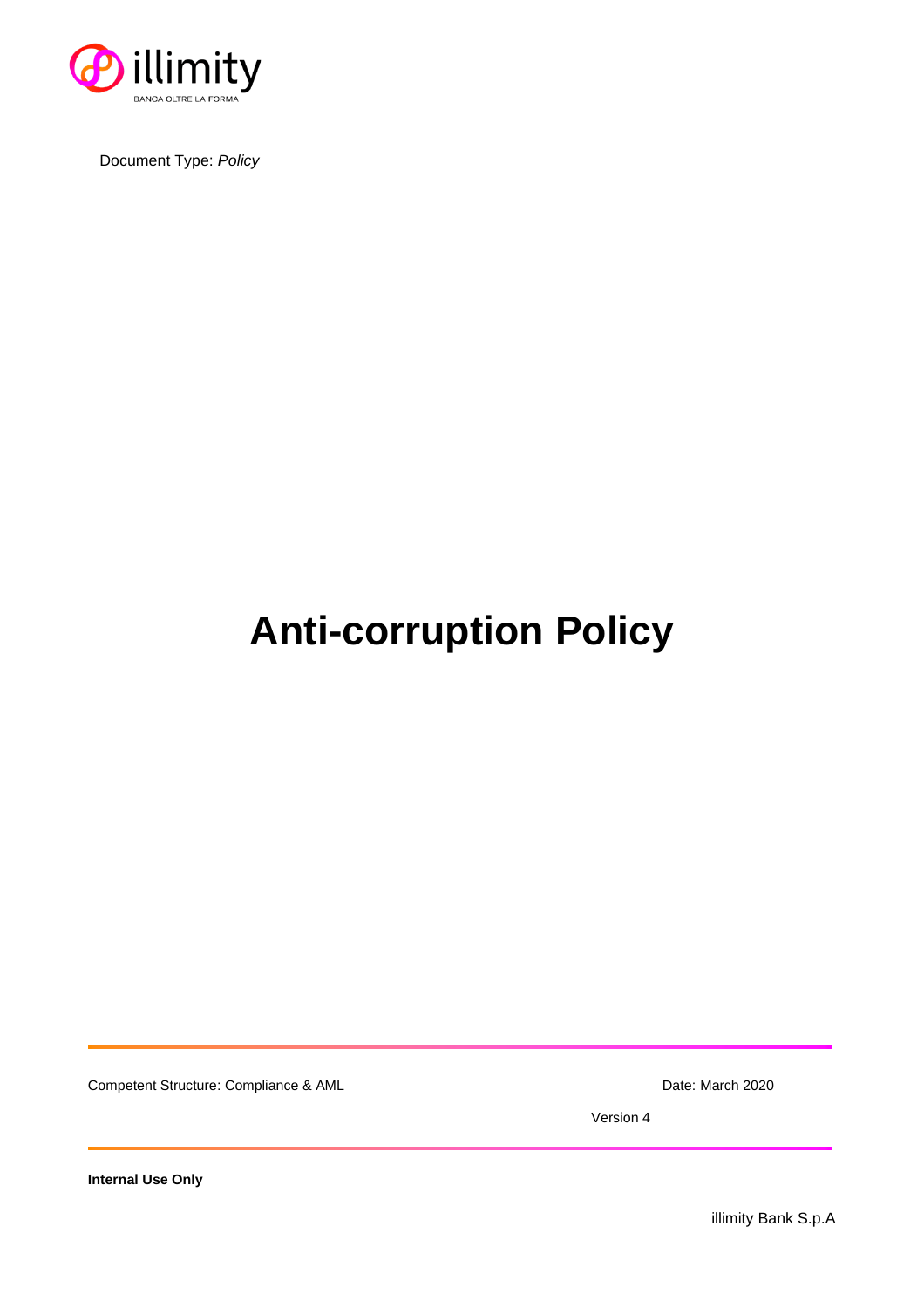

# **DOCUMENT IDENTIFICATION**

| <b>Document Type:</b>                                          | Policy                                                                                |                               |
|----------------------------------------------------------------|---------------------------------------------------------------------------------------|-------------------------------|
| <b>Structure In Charge of Document:</b>                        | Compliance & AML                                                                      |                               |
|                                                                |                                                                                       |                               |
| <b>Contacts</b>                                                | Head of Compliance & AML: Francesco Martiniello<br>francesco.martiniello@illimity.com |                               |
|                                                                |                                                                                       |                               |
| Structures involved in the process<br>of agreeing this version | Human Resources & Organization                                                        |                               |
|                                                                |                                                                                       |                               |
| <b>Recipients of the standard</b>                              | <b>Parent Company</b>                                                                 | <b>Other Companies</b>        |
|                                                                | illimity Bank S.p.A.                                                                  | Entities of the Banking Group |
|                                                                |                                                                                       |                               |
| Version approved by                                            | <b>Board of Directors</b>                                                             |                               |
| Date of approval                                               | 05/03/2020                                                                            |                               |
| Date of validity                                               | 06/03/2020                                                                            |                               |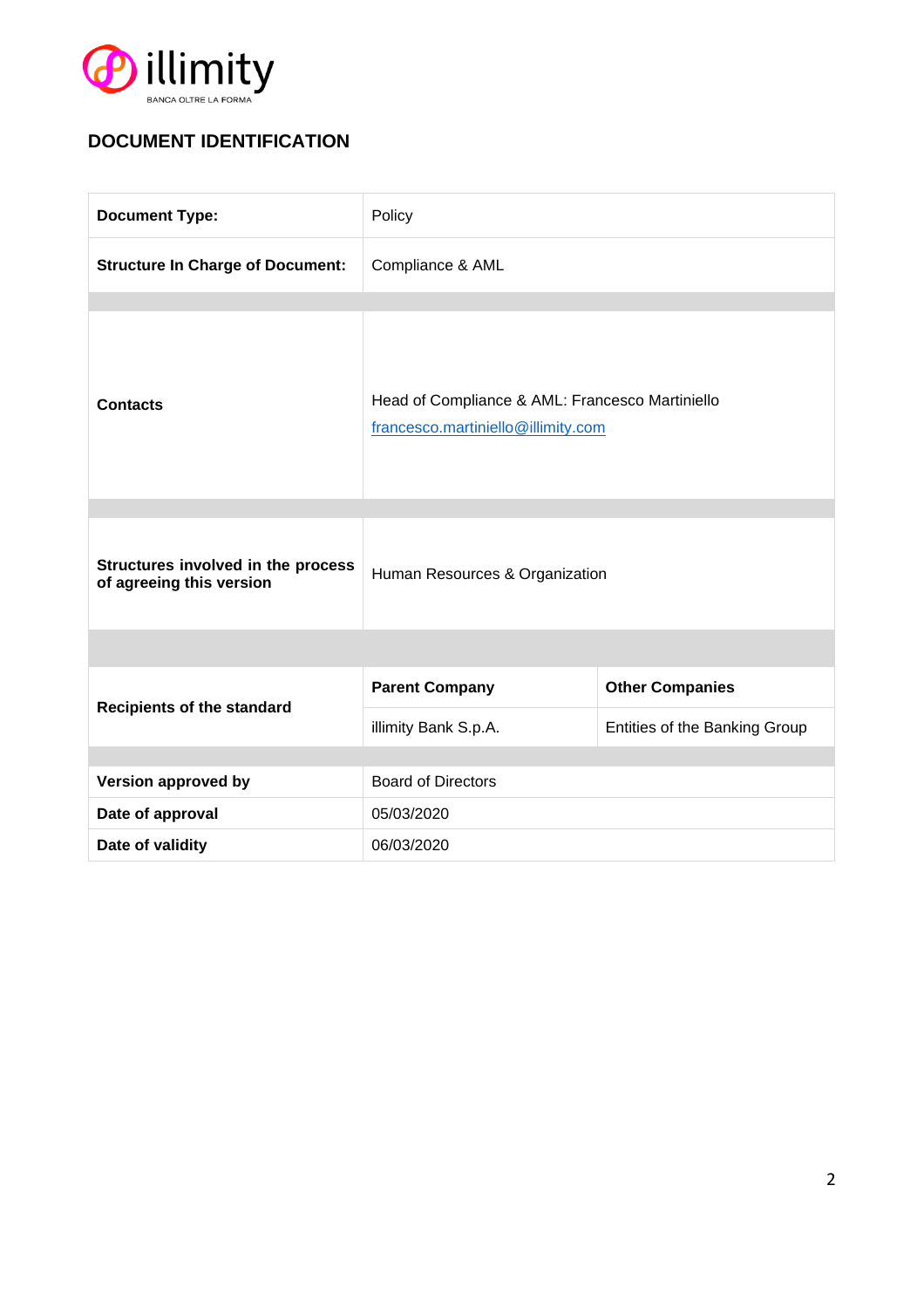

## **VERSIONS**

| Title of standard and version # | Main changes                                                                                                                                                                            | Approving body and date                                                    |
|---------------------------------|-----------------------------------------------------------------------------------------------------------------------------------------------------------------------------------------|----------------------------------------------------------------------------|
| Anti-corruption Policy V.1      | Drafting of the document                                                                                                                                                                | Board of Directors (Banca<br>Interprovinciale S.p.A.), 17<br>December 2018 |
| Anti-corruption Policy V.2      | Revision of the Policy in light of the<br>Bank's changed organizational<br>and business structure                                                                                       | Chief Executive Officer,<br>12 July 2019                                   |
| Anti-corruption Policy V.3      | Revision of the Policy for changes<br>in the Group's perimeter                                                                                                                          | Chief Executive Officer,<br>15 November 2019                               |
| Anti-corruption Policy V.4      | Revision from a Group standpoint<br>of the main activities at risk of<br>corruption, the means of filing<br>reports and the process adopted<br>by the Bank for combatting<br>corruption | Board of Directors, 5 March<br>2020                                        |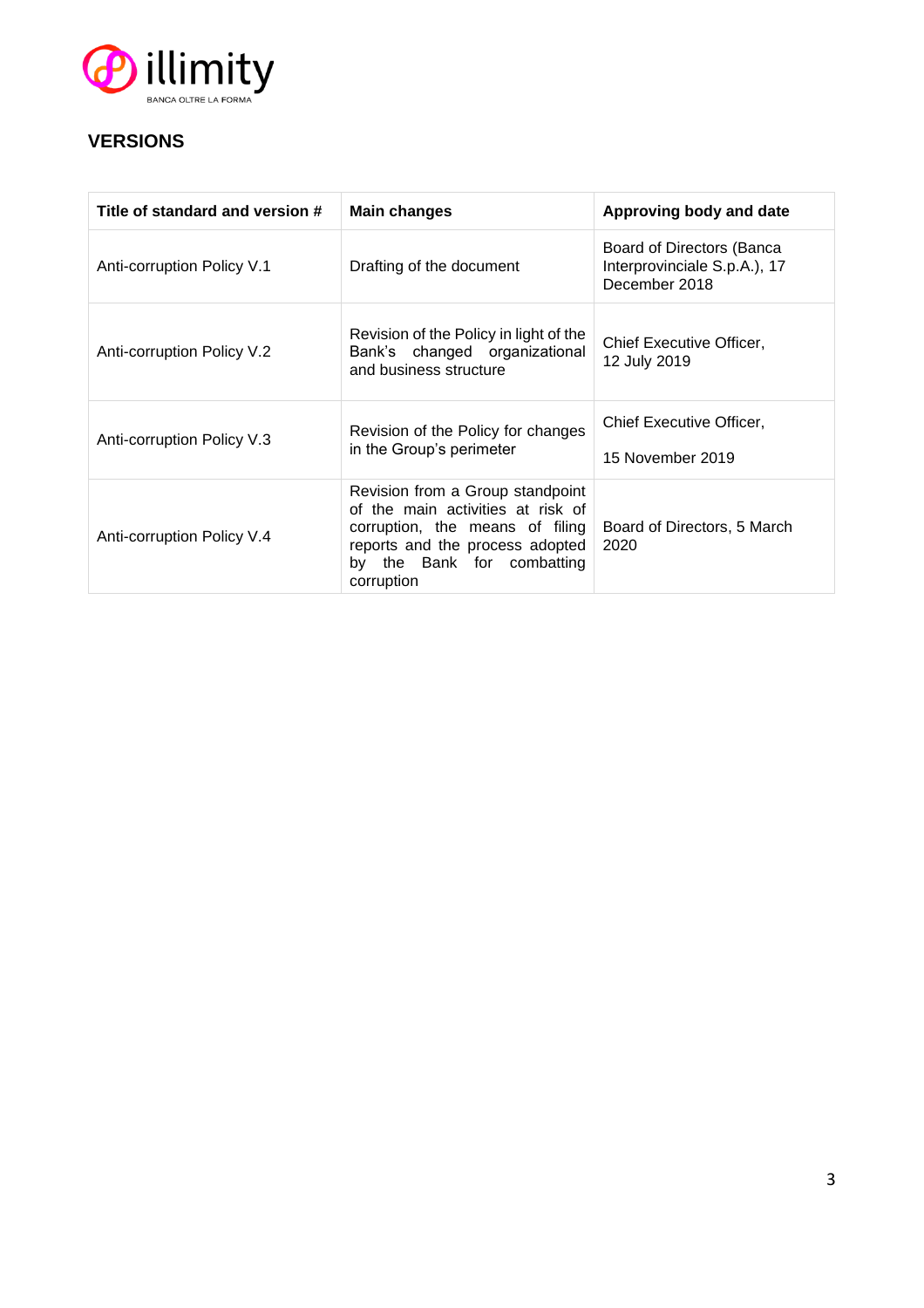

#### **Contents**

| $\mathbf{1}$   |     |                                                                   |  |
|----------------|-----|-------------------------------------------------------------------|--|
| 2              |     |                                                                   |  |
| 3              |     |                                                                   |  |
| $\overline{4}$ |     |                                                                   |  |
|                | 4.1 |                                                                   |  |
|                | 4.2 |                                                                   |  |
|                | 4.3 |                                                                   |  |
| 5              |     |                                                                   |  |
|                | 5.1 |                                                                   |  |
|                | 5.2 |                                                                   |  |
|                | 5.3 |                                                                   |  |
|                | 5.4 |                                                                   |  |
|                | 5.5 |                                                                   |  |
|                | 5.6 | THE PURCHASE, MANAGEMENT AND SALE OF EQUITY INVESTMENTS AND OTHER |  |
|                |     |                                                                   |  |
|                | 5.7 |                                                                   |  |
|                | 5.8 |                                                                   |  |
| 6              |     |                                                                   |  |
|                | 6.1 |                                                                   |  |
|                | 6.2 |                                                                   |  |
|                | 6.3 |                                                                   |  |
| $\overline{7}$ |     |                                                                   |  |
| 8              |     |                                                                   |  |
| 9              |     |                                                                   |  |
|                | 9.1 |                                                                   |  |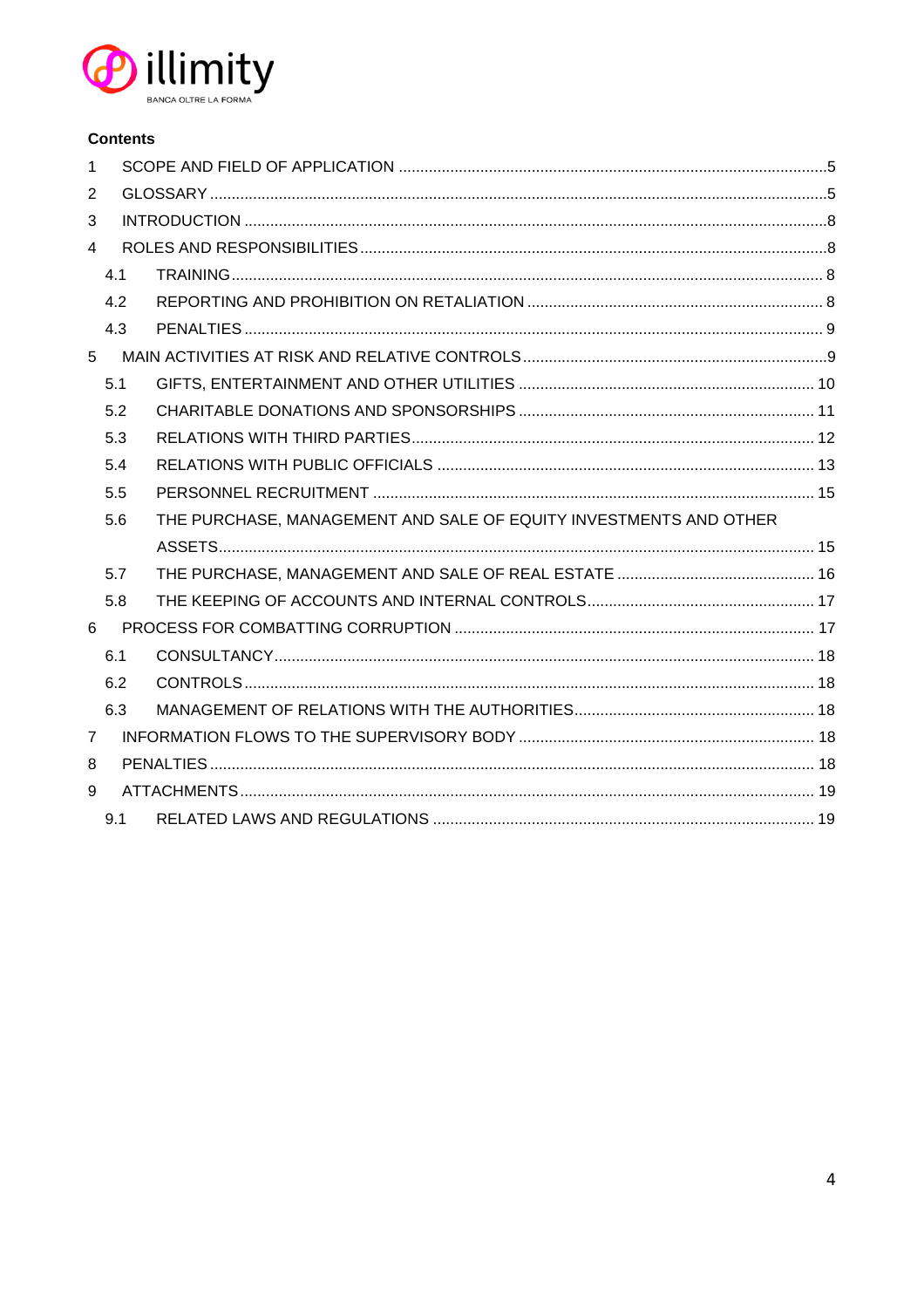

## <span id="page-4-0"></span>**1 SCOPE AND FIELD OF APPLICATION**

This Policy establishes the anti-corruption principles and roles and responsibilities for managing corruption risks within the sphere of the activities carried out by the Parent Company and identifies those activities most at risk. In particular, all Personnel and, for the applicable profiles, all parties collaborating with the Bank from time to time, are required to comply with this Policy.

The guidelines set out in this document apply to all the entities of the illimity Banking Group, under the management and coordination of the Parent Company illimity Bank S.p.A., for the parts for which they are responsible and depending on the nature of the activity performed by the individual subsidiary. Group entities are accordingly required to adopt these guidelines and adapt their internal rules and regulations, where necessary, to bring them into line with the Parent Company's indications.

This Policy is adopted in accordance with the principles of transparency, objectivity and traceability of activities set forth in Legislative Decree no. 231/01 and contained in the Organization, Management and Control Model adopted by the Bank.

| <b>Definitions</b>                            |                                                                                                                                                                                                                                                                                                                                                                                                                                                                                                                                                                                                                                                                                                          |
|-----------------------------------------------|----------------------------------------------------------------------------------------------------------------------------------------------------------------------------------------------------------------------------------------------------------------------------------------------------------------------------------------------------------------------------------------------------------------------------------------------------------------------------------------------------------------------------------------------------------------------------------------------------------------------------------------------------------------------------------------------------------|
| 231 Model                                     | Organization, Management and Control Model pursuant to<br>Legislative Decree no. 231/01                                                                                                                                                                                                                                                                                                                                                                                                                                                                                                                                                                                                                  |
| <b>Authority</b>                              | The government authority with regulatory and sanctioning<br>powers set up by a member state that is in charge of ensuring<br>compliance with the rules at a national level. By way of<br>example, ANAC (the Italian anti-corruption authority) for the<br>matters dealt with herein                                                                                                                                                                                                                                                                                                                                                                                                                      |
| <b>Bank/Parent Company</b>                    | illimity Bank S.p.A. with registered office at Via Soperga 9 -<br>20127 Milan - Italy                                                                                                                                                                                                                                                                                                                                                                                                                                                                                                                                                                                                                    |
| <b>Business Courtesies</b><br>of Modest Value | Gifts or entertainment (e.g. invitations to sports events and<br>theatrical shows, free tickets, etc.) whose value does not<br>exceed 100 euro                                                                                                                                                                                                                                                                                                                                                                                                                                                                                                                                                           |
| <b>Business Gifts</b>                         | Gifts of modest value, such as diaries, calendars, gadgets or<br>greetings cards, personalized with the logo of the Bank, of<br>other Group companies or of third party companies                                                                                                                                                                                                                                                                                                                                                                                                                                                                                                                        |
| <b>Charitable Donations</b>                   | Voluntary contributions made to support the needy. These<br>may be in monetary form (cash or equivalent) or in kind<br>(movable or immovable assets, services)                                                                                                                                                                                                                                                                                                                                                                                                                                                                                                                                           |
| <b>Conflicts of Interest</b>                  | All situations that involve the Parent Company, its Personnel<br>or the Personnel of other Group companies, where such are<br>in a position to benefit from a professional opportunity or<br>official role to obtain an undue advantage, either of a<br>personal nature or for the Parent Company and/or other<br>Group companies (or also potentially to their detriment),<br>harming one or more customers. A conflict of interest may<br>also exist every time there is the perception of potentially<br>improper conduct capable of damaging trust in the Parent<br>Company, its work or that of other Group companies, despite<br>the absence of inappropriate or in any case unethical<br>behavior |
| <b>Corporate Bodies</b>                       | Body with a strategic supervisory function, body with control<br>functions, body with management functions                                                                                                                                                                                                                                                                                                                                                                                                                                                                                                                                                                                               |

## <span id="page-4-1"></span>**2 GLOSSARY**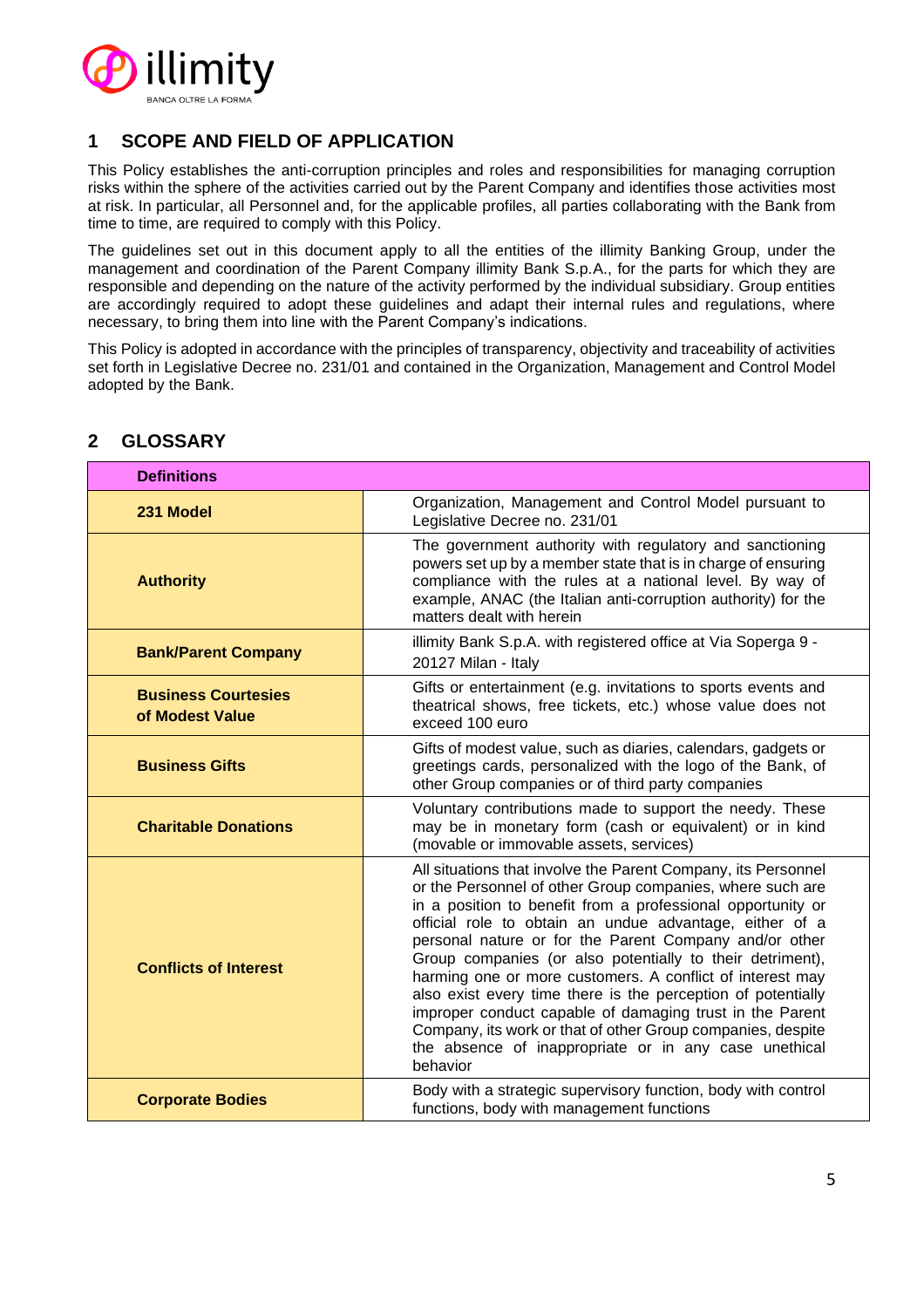

| <b>Corruption</b>                                   | The offer or acceptance, by direct or indirect means, of<br>money or other Utilities able to influence the recipient, in<br>order to induce or reward the performance of a function/an<br>act or the omission of such. This leads accordingly to the<br>distinction between "active corruption" (the offer) and<br>"passive corruption" (acceptance), both in the case where a<br>public subject is involved ("public corruption") and in relations<br>between private subjects ("private corruption"); corruption<br>having either the aim of carrying out an act contrary to one's<br>official duties ("direct corruption") or that of performing an act<br>of one's own office ("indirect corruption"); and corruption<br>carried out before ("pre-corruption") or after "("post-<br>corruption") the performance of the official acts |  |
|-----------------------------------------------------|-------------------------------------------------------------------------------------------------------------------------------------------------------------------------------------------------------------------------------------------------------------------------------------------------------------------------------------------------------------------------------------------------------------------------------------------------------------------------------------------------------------------------------------------------------------------------------------------------------------------------------------------------------------------------------------------------------------------------------------------------------------------------------------------------------------------------------------------|--|
| <b>Corruption Perception Index</b>                  | A statistical index published on an annual basis by<br>Transparency International since 1995                                                                                                                                                                                                                                                                                                                                                                                                                                                                                                                                                                                                                                                                                                                                              |  |
| <b>Courtesy Gifts</b>                               | Gifts of modest value given on particular and universally<br>recognized occasions such as those given at specific periods<br>of the year (e.g. at Christmas)                                                                                                                                                                                                                                                                                                                                                                                                                                                                                                                                                                                                                                                                              |  |
| <b>Entertainment</b>                                | Hospitality events, meals, tickets to attend entertainment<br>events organized by the Parent Company, by other Group<br>companies or by third parties, at which at least one employee<br>of the Parent Company or other Group company who works<br>in the business structure in which the relationship with the<br>beneficiary is based is always present. Hospitality events,<br>meals and other activities taking place at the same time as<br>business events or seminars are also considered to be<br>entertainment                                                                                                                                                                                                                                                                                                                   |  |
| <b>External/Third Parties</b>                       | Suppliers, agents, consultants, professionals, commercial<br>partners, self-employed workers or semi-subordinate<br>workers, etc., who provide their services as persons who are<br>not members of the workforce of the Parent Company or<br>other Group companies in order to realize the activities<br>carried out by such                                                                                                                                                                                                                                                                                                                                                                                                                                                                                                              |  |
| <b>Facilitation Payments</b>                        | Payments of small sums in order to speed up, foster or<br>ensure the performance of a routine activity or in any case<br>one envisaged as part of the duties of the recipient                                                                                                                                                                                                                                                                                                                                                                                                                                                                                                                                                                                                                                                             |  |
| Gift(s)                                             | Benefits of any nature given free of charge or acts of<br>generosity, including those with commercial propaganda<br>aims                                                                                                                                                                                                                                                                                                                                                                                                                                                                                                                                                                                                                                                                                                                  |  |
| <b>Group</b>                                        | The Bank and the subsidiaries forming part of the illimity<br>Banking Group registered in the Roll of banking groups                                                                                                                                                                                                                                                                                                                                                                                                                                                                                                                                                                                                                                                                                                                      |  |
| <b>Management Bodies</b>                            | Chief Executive Officer and Board of Directors                                                                                                                                                                                                                                                                                                                                                                                                                                                                                                                                                                                                                                                                                                                                                                                            |  |
| <b>Organizational Structures</b><br>(or Structures) | The type of organizational structures used by illimity to which<br>the detailed responsibilities set out in the "Function Chart"<br>are assigned                                                                                                                                                                                                                                                                                                                                                                                                                                                                                                                                                                                                                                                                                          |  |
| <b>Personnel</b>                                    | The Parent Company's Personnel, identified as any person<br>having an employment relationship with the Parent<br>Company, not necessarily on a continuous basis, and being<br>under that company's direct or indirect control                                                                                                                                                                                                                                                                                                                                                                                                                                                                                                                                                                                                             |  |
| <b>Politically Exposed Persons</b>                  | Natural persons who hold important public positions, or who<br>have ceased to hold them for less than a year, as well as the                                                                                                                                                                                                                                                                                                                                                                                                                                                                                                                                                                                                                                                                                                              |  |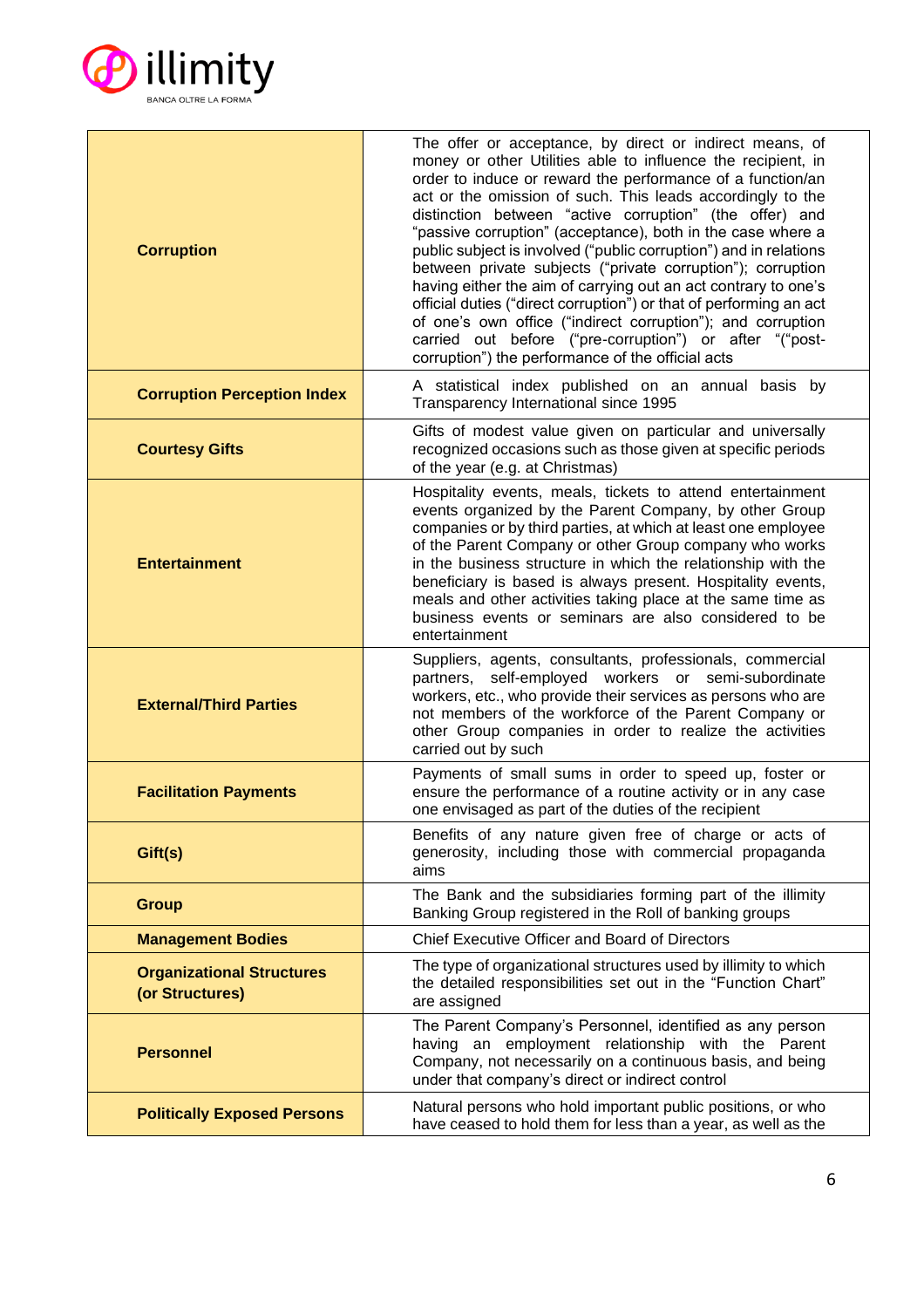

|                                                         | members of their families and those who have close ties with<br>such persons as a matter of common knowledge                                                                                                                                                                                                                                                                                                                                                                                                                                                                                                                                                                                                                                                                                                                                                                                                                                                                                                                                                                                                                                                                                                                                                                                |  |
|---------------------------------------------------------|---------------------------------------------------------------------------------------------------------------------------------------------------------------------------------------------------------------------------------------------------------------------------------------------------------------------------------------------------------------------------------------------------------------------------------------------------------------------------------------------------------------------------------------------------------------------------------------------------------------------------------------------------------------------------------------------------------------------------------------------------------------------------------------------------------------------------------------------------------------------------------------------------------------------------------------------------------------------------------------------------------------------------------------------------------------------------------------------------------------------------------------------------------------------------------------------------------------------------------------------------------------------------------------------|--|
| <b>Public Official/Public</b><br><b>Service Officer</b> | All those persons acting on behalf of the public<br>administration; those holding decision-making powers,<br>certification powers, attestation powers, enforcement powers<br>and collaboration powers, also of an occasional nature                                                                                                                                                                                                                                                                                                                                                                                                                                                                                                                                                                                                                                                                                                                                                                                                                                                                                                                                                                                                                                                         |  |
| <b>Real Estate Owned</b><br><b>Companies</b>            | Companies set up internally by a bank whose activities<br>consist in buying real estate, originally given as security to<br>the Parent Company, so as to avoid the value of the collateral<br>from falling                                                                                                                                                                                                                                                                                                                                                                                                                                                                                                                                                                                                                                                                                                                                                                                                                                                                                                                                                                                                                                                                                  |  |
| <b>Red Flag</b>                                         | Possible items that are indicators of a potentially high risk of<br>Corruption, which emerge when the counterparty:<br>operates in a country with a high risk of Corruption that is<br>other than that in which the Bank is established. In this<br>case the Bank considers "at high risk" to be a score less<br>than the average CPI calculated<br>annually<br>by<br>Transparency International;<br>is a Public Official or Public Service Officer or Politically<br><b>Exposed Person;</b><br>is represented by one of such persons;<br>has close relations with one of the mentioned persons,<br>with decision-making powers over the activity of interest<br>to the Bank;<br>has unusual corporate features (an especially complex,<br>or in any case non-transparent, corporate structure, the<br>absence of operating structures in the country in which<br>the Bank operates);<br>adopts improper conduct (objections to the inclusion of<br>$\bullet$<br>contractual clauses on anti-corruption matters, requests<br>for unusual contractual terms, requests for non-standard<br>commissions, requests for payments to persons other<br>than the counterparty or in countries where the<br>counterparty does not have any activities);<br>has been involved in criminal proceedings |  |
| <b>Sponsorships</b>                                     | Acts that lead to the payment of an agreed fee for being able<br>to develop commercial opportunities connected with such<br>consideration. The sponsorship fee may be paid in cash or in<br>a corresponding form. Unlike charitable donations,<br>sponsorship is a commercial act based on the expectation of<br>obtaining a benefit from the agreed consideration                                                                                                                                                                                                                                                                                                                                                                                                                                                                                                                                                                                                                                                                                                                                                                                                                                                                                                                          |  |
| <b>Utilities</b>                                        | The following are examples of utilities that must not be<br>accepted by the Personnel of the Parent Company or other<br>Group companies: gifts and free-of-charge services (other<br>than those envisaged for Gifts, Entertainment and Charitable<br>Donations), the inappropriate hiring of a person, the granting<br>of loans under conditions not complying with the principles of<br>sound and prudent management and, more generally, any<br>transaction that leads to a loss being incurred by the Parent<br>Company or by another Group company and the creation of<br>a profit for the recipient (e.g. unjustified cancellation of a debt<br>and/or application of discounts or terms and conditions not at<br>arm's length)                                                                                                                                                                                                                                                                                                                                                                                                                                                                                                                                                        |  |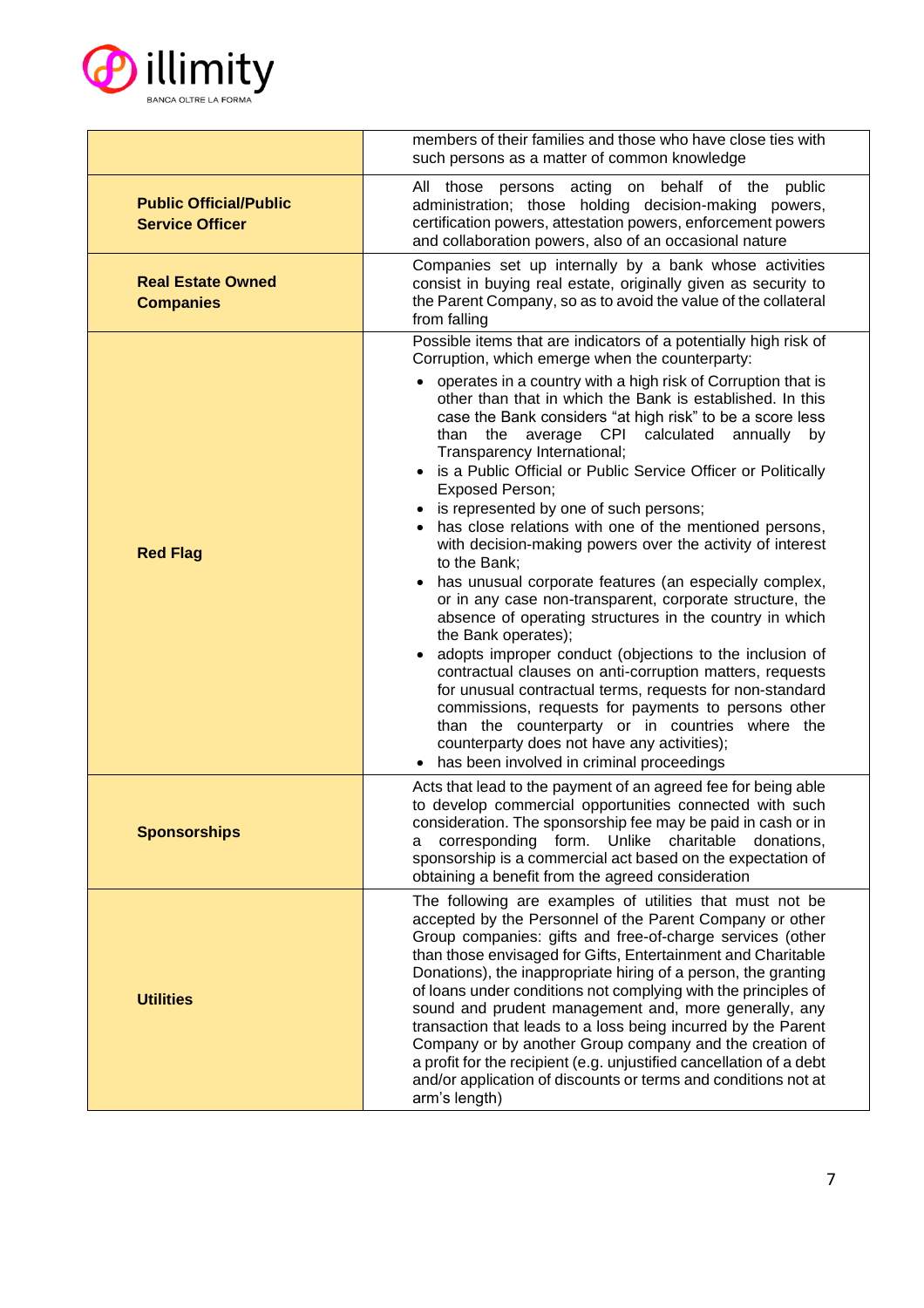

| <b>Abbreviations</b> |                                     |  |
|----------------------|-------------------------------------|--|
| <b>ANAC</b>          | National Anti-corruption Authority  |  |
| <b>CPI</b>           | <b>Corruption Perceptions Index</b> |  |
| <b>ICC</b>           | International Chamber of Commerce   |  |
| <b>PEP</b>           | <b>Politically Exposed Person</b>   |  |
| <b>REOCOS</b>        | <b>Real Estate Owned Companies</b>  |  |
| <b>SB</b>            | <b>Supervisory Body</b>             |  |

## <span id="page-7-0"></span>**3 INTRODUCTION**

The Parent Company and the other Group companies undertake to actively collaborate in the fight against Corruption in any form, also by monitoring the operations performed as the effect of customer requirements, basing themselves on the principles contained in laws and regulations and adopted in international best practice.

More specifically, the Parent Company and Group companies:

- comply with the values and conduct in which they recognize their own integrity, acting in a professional manner and with diligence, honesty, propriety and responsibility;
- do not tolerate any kind of Corruption, in whatever form or by whatever means it may be manifested.

## <span id="page-7-1"></span>**4 ROLES AND RESPONSIBILITIES**

The Compliance & AML structure is responsible for implementing and monitoring this Policy within the Parent Company's organization and that of the companies forming part of the Group and, more generally, is responsible for compliance with anti-corruption rules, regulations and controls.

#### <span id="page-7-2"></span>**4.1 TRAINING**

As a means of creating and maintaining a corporate environment where Corruption is neither accepted nor practiced, the Parent Company provides training for its own Personnel and that of its subsidiaries on current internal and external anti-corruption rules, drawing up a suitable training plan in conjunction with Human Resources & Organization.

In addition, the Parent Company undertakes to:

- publish this Policy on the corporate internet, in order to ensure awareness and understanding of the rules it contains, as well as ensure the publication of the Anti-corruption Policies drawn up by the individual Group companies;
- communicate on a timely basis, also at Group level, any significant changes to the anti-corruption provisions, including those made to this Policy from time to time.

#### <span id="page-7-3"></span>**4.2 REPORTING AND PROHIBITION ON RETALIATION**

The Parent Company assesses the role performed by its own Personnel and that of its subsidiaries in safeguarding corporate integrity and that of the Group as a whole, as well as encourages all persons to promptly report any violation or risk of violation of internal anti-corruption rules and regulations or anticorruption principles and provisions.

In this respect, in line with the above-mentioned practices and principles and consistent with the values and restrictions contained in the Code of Ethics, in the Code of Conduct and in the 231 Model, the Parent Company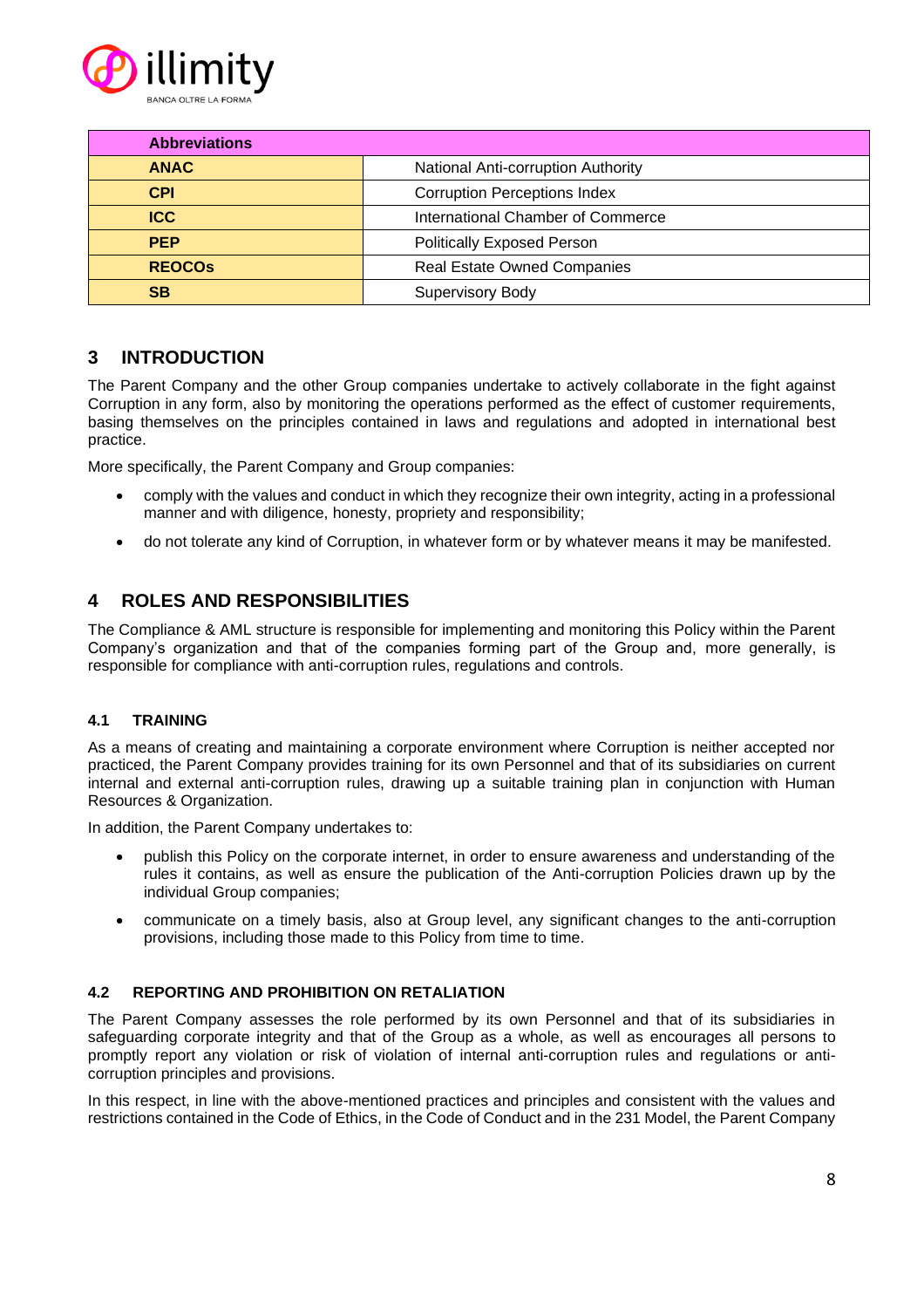

has set up communication channels through which any unlawful conduct or conduct for which there is the grounded suspicion of the violation of the principles and standards contained in this Policy can be reported.

Any member of the Personnel of the Parent Company or that of the other Group companies who may be the recipient of, or becomes aware of, a request or offer of money or other Utilities, formulated or made by anyone at all, whose aim is to perform or not perform a function/activity, must immediately report such conduct to the Head of Compliance & AML and Internal Audit for an assessment of the case.

Further, the Parent Company's Personnel may use the reporting systems specifically provided by the Internal Policy System for reporting violations in the Parent Company, by sending an email to **violazioni@illimity.com,** and by the 231 Model<sup>1</sup>. These systems have been prepared for every Group company, each having a 231 Model and a system for reporting violations that guarantees the confidentiality of the person making the report and accordingly rules out the risk of retaliatory, unfair or discriminatory behavior.

#### <span id="page-8-0"></span>**4.3 PENALTIES**

Any member of the Personnel of the Parent Company or that of the other Group companies who becomes involved in a corruptive act or facilitates the committing of a corruptive act, or who acts in a manner not compliant with the rules and/or regulations of this Policy, shall be subject to disciplinary measures in accordance with the provisions, also of a contractual nature, that regulate the specific employment relationship, as well as those contemplated by the envisaged disciplinary system<sup>2</sup>.

The type and size of penalties are determined taking into account:

- the extent of the carelessness, impropriety, negligence, misconduct or intentionality of the behavior involved;
- the recurrence or otherwise of the behavior;
- the work performed by the person involved and his or her relative functional position;
- all the other particular circumstances involved.

Similarly, as far as external parties are concerned, the Parent Company terminates any kind of relationship with Third Parties that fails to comply with anti-corruption laws and regulations, including the rules set forth in this Policy, in accordance with the specific clauses set out in the relative contracts.

In addition, any violations by members of the management or control bodies of the Parent Company or of other Group companies shall be examined by the body of which the person involved is a member, so that they may take appropriate action with respect to the circumstances of the case.

The sanctioning system does not depend on the start, performance or conclusion of any criminal action, as the principles and rules set forth in this Policy have been established by the Parent Company regardless of any offences that the prohibited conduct may configure.

## <span id="page-8-1"></span>**5 MAIN ACTIVITIES AT RISK AND RELATIVE CONTROLS**

Starting from international standards, the Parent Company has identified, also with regard to the companies forming part of the Group, the following activities in which the Corruption risk is higher, meaning that these activities may be instrumental in committing corruptive conduct:

<sup>1</sup> Reference should be made to paragraph 7 of this Policy for reports made to the Supervisory Body.

<sup>2</sup> Reference should be made to paragraph 8 of this Policy for the application of disciplinary measures.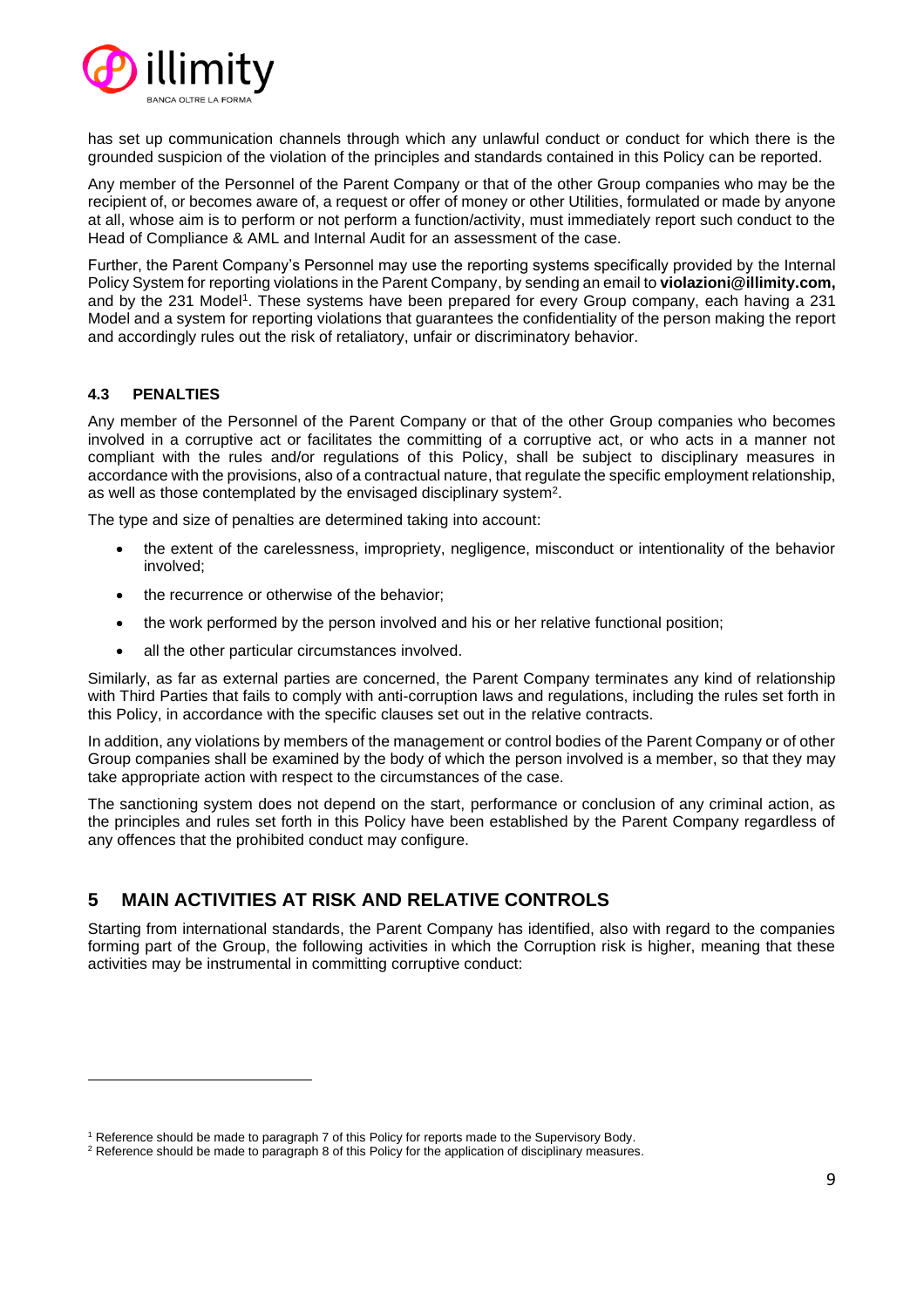

- 1. Gifts, Entertainment and Other Utilities;
- 2. Charitable Donations and Sponsorships;
- 3. Relations with Third Parties (suppliers and other entities that provide their services to the Parent Company);
- 4. The Purchase, Management and Sale of Equity Investments and Other Assets, as well as Mergers and Demergers;
- 5. Personnel Recruitment;
- 6. The Purchase, Management and Sale of Real Estate;
- 7. Relations with Public Officials;
- 8. The Keeping of Accounts and Internal Controls.

With particular reference to the above-mentioned activities, the Parent Company and other companies forming part of the Group comply with the following general rules when managing the relative operating processes:

- segregation of responsibilities: the person in charge of an operating activity must always be different from the person that controls/authorizes that activity, to ensure that operating activities and control functions are appropriately separated;
- signatory powers: signatory powers must be suitably formalized and clearly defined in the Parent Company and must be assigned in strict connection with the need to affix the precise corporate signature for the specific and organizational responsibilities of the member of Personnel concerned;
- impartiality and lack of Conflicts of Interest: in complying with this Policy, the Personnel of the Parent Company and other Group companies must work in a professional, transparent and impartial manner and must report on a timely basis every situation from which a Conflict of Interest may emerge;
- traceability and filing: all the activities and relative controls performed must be traceable and verifiable a posteriori; in addition, all the documentation produced must be properly filed and be easily retrievable.

Furthermore, in order to effectively combat Corruption, it is essential to comply with administrative and accounting procedures and internal control procedures for cash flows, to ensure that payments and transactions are accurately recorded and correctly reported in the Parent Company's accounting books and records. To this end, the Parent Company has established organizational and control rules designed to ensure that its financial statements provide a true and fair view of the financial position, results of operations and cash flows resulting from its operations.

#### <span id="page-9-0"></span>**5.1 GIFTS, ENTERTAINMENT AND OTHER UTILITIES**

Gifts/Entertainment/Utilities must comply with the following minimum standards:

- they must not consist of items readily convertible into cash;
- they must not be considered illegal or unethical or such as to potentially impair the integrity and reputation of the Parent Company or the Group;
- they must be suitably delineated (with an indication of their nature, purpose, beneficiary, type and value) as well as fully authorized where applicable;
- they must be received or contributed as part of normal business relations or in any case in situations that cannot appear as the search for favors or benefits as they might impair the independence of the opinion or proper working activity of Personnel;
- the value, nature and frequency of such must be reasonable and appropriate for the position of the recipient, and in general based on moderation and common sense, also taking into account any educative/informative nature of such.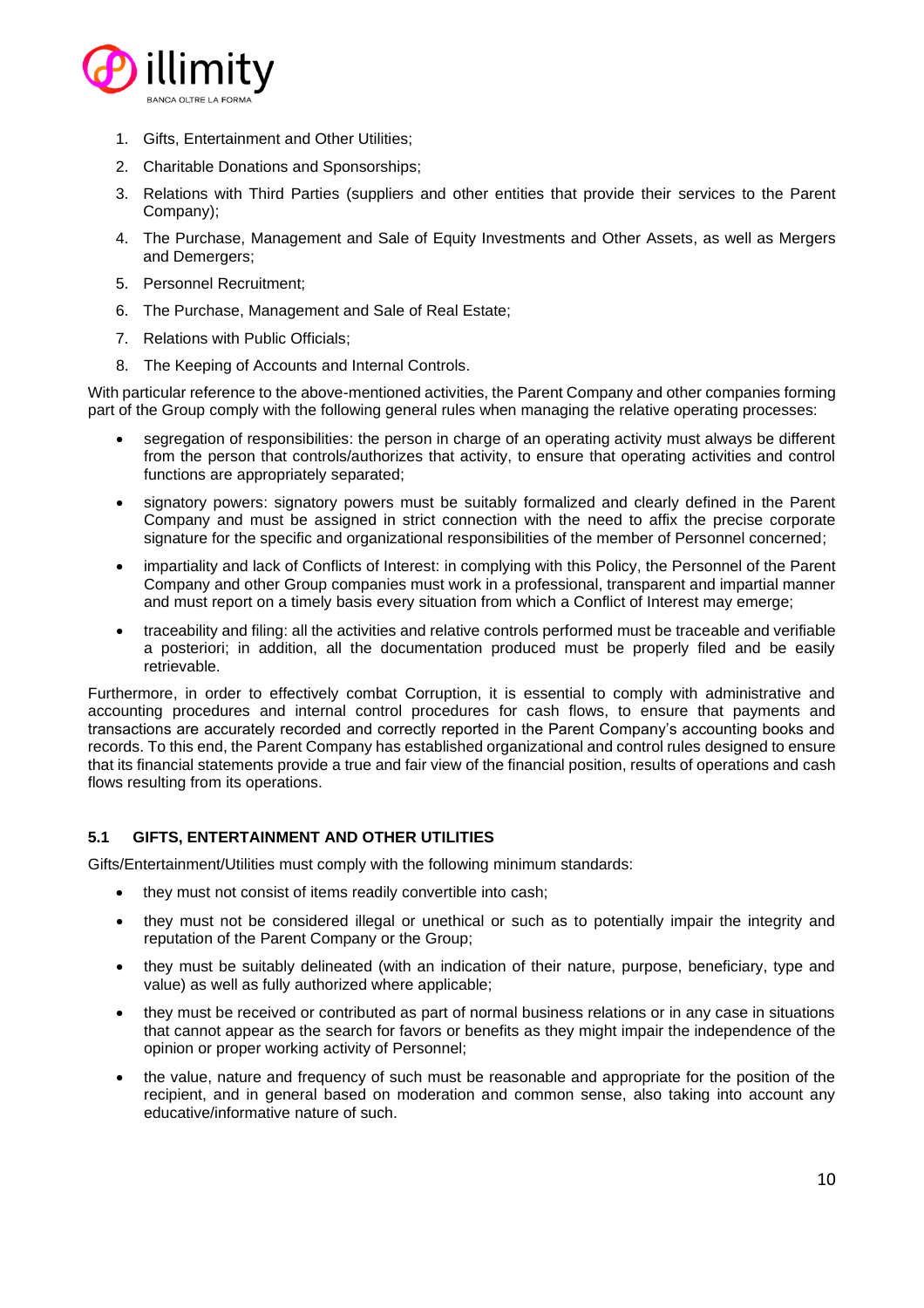

In accordance with the above rules:

- Personnel of the Parent Company and the other Group companies may not distribute, promise or agree Gifts/Entertainment/Utilities of any nature that might be interpreted as exceeding normal business courtesy practice, or as a means of obtaining favorable treatment in the performance of any duty and/or activity that may be connected with the Parent Company or the Group;
- Personnel of the Parent Company and the other Group companies may not accept Gifts/Entertainment/Utilities from Third Parties that may be considered illegal or unethical or such as to potentially impair the integrity and reputation of the Parent Company or the Group, or that may be considered as remuneration for a business activity in progress or to be initiated, including with regard to Facility Payments;
- Personnel of the Parent Company and the other Group companies that find themselves in a position of distributing/accepting Gifts/Entertainment/Utilities are required to do the following:
	- o perform an assessment before, or on, distributing/accepting Gifts/Entertainment/Utilities to determine whether such is permitted on the basis of the above-mentioned criteria;
	- o not distribute/accept Gifts/Entertainment/Utilities if these are to be considered prohibited on the basis of the above-mentioned criteria;
	- $\circ$  discuss the case with Compliance & AML in case of doubt as to compliance with the prescribed rules of conduct;
- the Parent Company refrains from granting Gifts/Entertainment/Utilities to its Personnel or to the Personnel of the other Group companies if these do not comply, to the extent possible, with the abovementioned corporate standards.

The following are not considered Gifts/Entertainment/Utilities:

- those received or granted in an individual capacity, provided that they are connected with a genuine personal relationship, that they are in no way designed to obtain or maintain activities or relations with the Parent Company, with other Group companies or with a Third Party and that reimbursement of the relative cost is not requested of the Parent Company or Third Party;
- personalized business Gifts bearing the logo of the Parent Company or other Group company and having modest value, as well as similar personalized products received from Third Parties (e.g. diaries, calendars, gadgets, greetings cards, etc.);
- courtesy Gifts, or gifts of modest value given on particular and universally recognized occasions such as those given at specific periods of the year (e.g. at Christmas);
- Business Courtesies of modest value, such as Gifts/Entertainment/Utilities (e.g. invitations to sports events and theatrical shows, free tickets, etc.);
- invitations to conferences and seminars as speaker or participant, if relating to the business of the Parent Company or other Group companies or to the specific area of expertise of the member of Personnel invited;
- Sponsorships, as defined in paragraph 5.2 below.

#### <span id="page-10-0"></span>**5.2 CHARITABLE DONATIONS AND SPONSORSHIPS**

The Parent Company and other Group companies must not use Charitable Donations or Sponsorships for the aim of obtaining favorable treatment, and accordingly, as part of these activities, must employ transparent and accountable means, adopting procedures designed to avoid potentially corruptive conduct.

Initiatives involving Charitable Donations and Sponsorships must be consistent with the principles and values (ethical, cultural and social) and the Corporate Social Responsibility strategy adopted by the Parent Company and agreed by all Group companies; in addition, specific emphasis must be placed on selecting projects capable of channeling messages in line with the image and reputation of the Parent Company and the Group.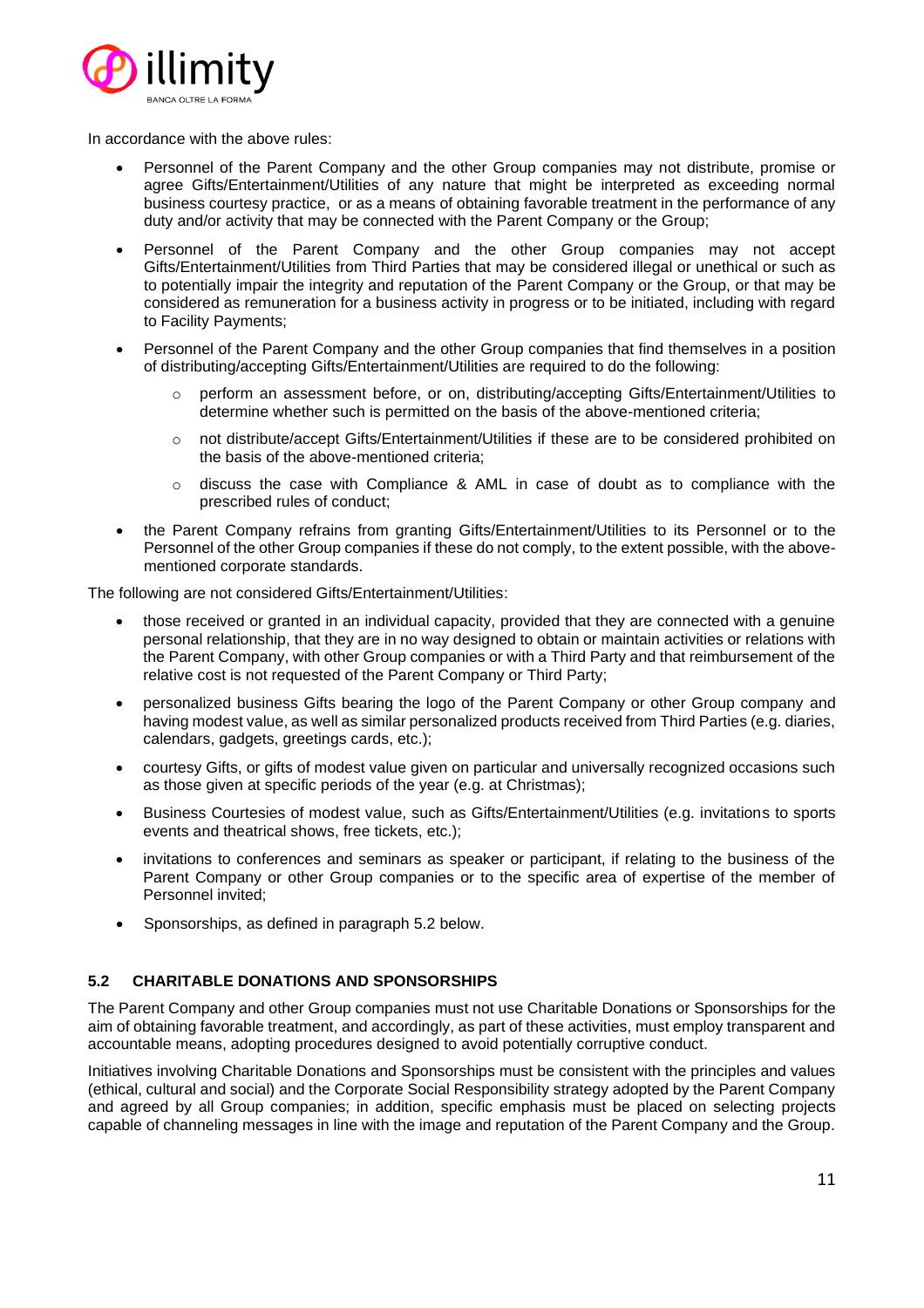

Initiatives in favor of persons pursuing ends that are unlawful or potentially harmful to the image of the Parent Company and the Group or bodies/organizations involved in judicial matters and practices not respectful of human rights or in any case contrary to the values of sustainability detailed from time to time by the Parent Company are to be excluded, as are also Charitable Donations and Sponsorships in the following situations:

- where the counterparty is a political party;
- where the counterparty is a real estate company and/or company whose aim is the development of real estate initiatives;
- where the counterparty is a company manufacturing or selling arms;
- where the counterparty is an entity connected with gambling or similar activities;
- in the case of Charitable Donations, counterparties must not be profit-making organizations or bodies;
- all donations must be approved by the persons in charge in this respect and authorized on the basis of the prevailing system of powers and authorizations;
- donations shall only be made to a bank account held in the name of the beneficiary institution;
- payments may not be made: i) in cash, ii) in a country other than that in which the beneficiary institution has its registered office; or iii) to a party other than the beneficiary institution;
- the traceability of initiatives must be ensured, as well as the filing, also by electronic means, of all the documentation relating to the requirements performed as part of managing the Charitable Donations and Sponsorships (nature and purpose, checks performed, approval process, means of disbursement), to enable any future reconstruction to be carried out of the relative motivations and responsibilities.

With regard to any other principles of conduct to be adopted in relations with external parties concerning Charitable Donations and Sponsorships, reference should be made to the 231 Model of the Parent Company and of each Group company as well as to the Parent Company's Policy Communication.

#### <span id="page-11-0"></span>**5.3 RELATIONS WITH THIRD PARTIES**

The Parent Company and other Group companies establish relationships with Third Parties on the basis of assessments of their professionality, expertise, competitiveness and integrity, and direct such relationships towards the maximum propriety, adopting procedures designed to avoid potentially corruptive conduct.

In any event the following procedures must be complied with:

- the initiation of a relationship must be preceded by a suitable due diligence for the purpose of:
	- $\circ$  identifying, in the case of companies, the chain of command, the actual owners and the parties that perform management and control activities, as well as the company's economic and financial situation;
	- $\circ$  ensuring the reliability and reputation of the Third Party, giving special emphasis to any criminal case history and/or charges;
	- o ensuring the existence of the expertise and specific experience required to fulfil the contract;
	- $\circ$  ensuring the existence of any requirements needed to operate in compliance with applicable law;
	- $\circ$  identifying any risks that may be associated with the Third Party;
- the contract governing the relationship must contain a commitment by the Third Party to comply with applicable anti-corruption legislation and the principles contained in this Policy, with the possibility for the Parent Company or other Group company to request the early termination of the relationship in case of non-fulfilment together with compensation for any damages;
- the contract governing the relationship contains a commitment by the Third Party to report to the Head of the reference structure of the Parent Company, who shall inform Compliance & AML on a timely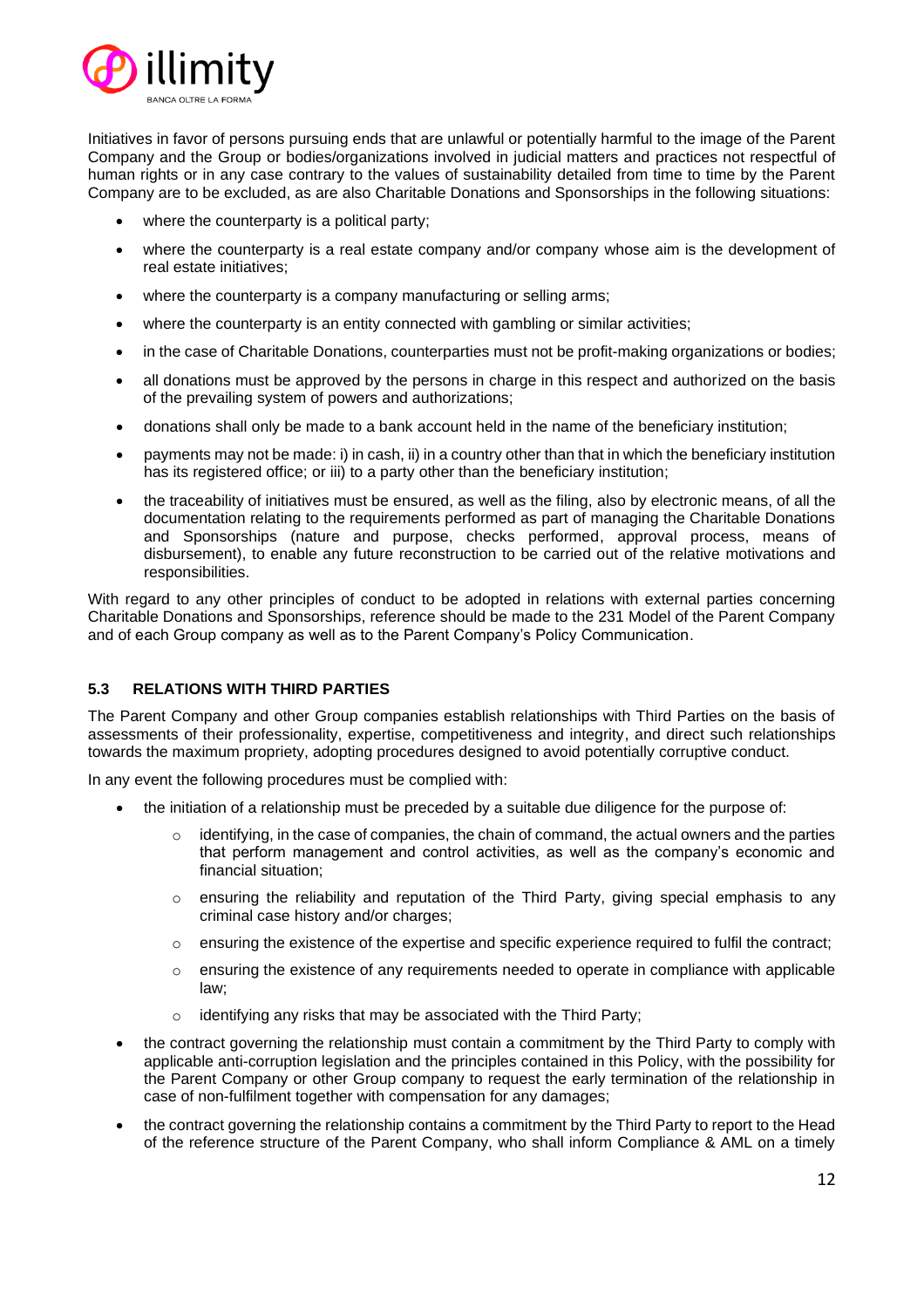

basis, on the occurrence of any request for money or other Utility, whoever may make the request, whoever may be the recipient of the request and whoever may become aware of the request, designed to carry out or fail to carry out a duty/an activity in relation to the performance of the contract;

- payments shall only be made to a bank account in the name of the Third Party with whom the relationship exists, preferably held with the Parent Company. In case of accounts held with the Parent Company, the due diligence requirements relating to parties that perform management and control activities and in connection with the reputation of the Third Party, as defined above, shall be considered satisfied;
- payments may not be made in cash, nor may they be made in a country other than that in which the Third Party is established, or least of all to a different party.

As far as concerns the purchase or acquisition of goods and services and the procedure for engaging professionals (e.g. legal, tax, technical, labor, administrative and organizational consultants and advisors, or those involved with brokerage, agency and various other intermediary activities, etc.), the following additional minimum standards must be complied with:

- the processes for the procurement of goods and professional and other services must be the subject of specific internal regulations that govern roles, responsibilities and spending capacity;
- approving a purchase request, engaging a provider, concluding agreements and issuing orders are the exclusive responsibility of persons holding the appropriate powers or authorizations;
- the suppliers of goods and services and professionals must be chosen by tender from names selected on the basis of pre-established criteria, or in any case by obtaining several offers; internal regulations determine in which cases an exception may be made to this principle for specific needs or justified reasons (for example, specific consultancy engagements and legal services, cases of need or urgency);
- subcontracting to Third Parties is contractually subject to the prior consent of the structure that entered the relative agreement;
- authorization for the payment of invoices is the responsibility of the persons having the relative spending capacity and must be supported by an attestation of the quality of the goods provided/services rendered compared to the contractual terms and the resulting reasonableness of the requested consideration; in no cases may payments be made in the absence of a suitable justification within the context of the contractual relationship;
- the various stages of the processes are performed by different, clearly identifiable, persons;
- the traceability of the activity (with particular reference to the justification for the selection of the supplier of the goods and/or services or of the professional, together with the relevance and reasonableness of the expense) and the filing, also in electronic form, of all the documentation relating to the procedures performed as part of the process for the provisioning of goods and professional and other services must be ensured, to enable any future reconstruction to be carried out of the reasons for the decisions taken and the relative responsibilities.

In addition, all parties are required to comply with the controls described in the Parent Company's 231 Model<sup>3</sup> concerning the purchase of goods and services and activities connected with relations with Third Parties.

#### <span id="page-12-0"></span>**5.4 RELATIONS WITH PUBLIC OFFICIALS**

The activities of the Parent Company and other Group Companies that involve Public Officials or persons associated with them may increase reputational risk and the risk of non-compliance with applicable laws and regulations.

<sup>3</sup> Each Group company has its own Organization, Management and Control Model pursuant to Legislative Decree no. 231/2001.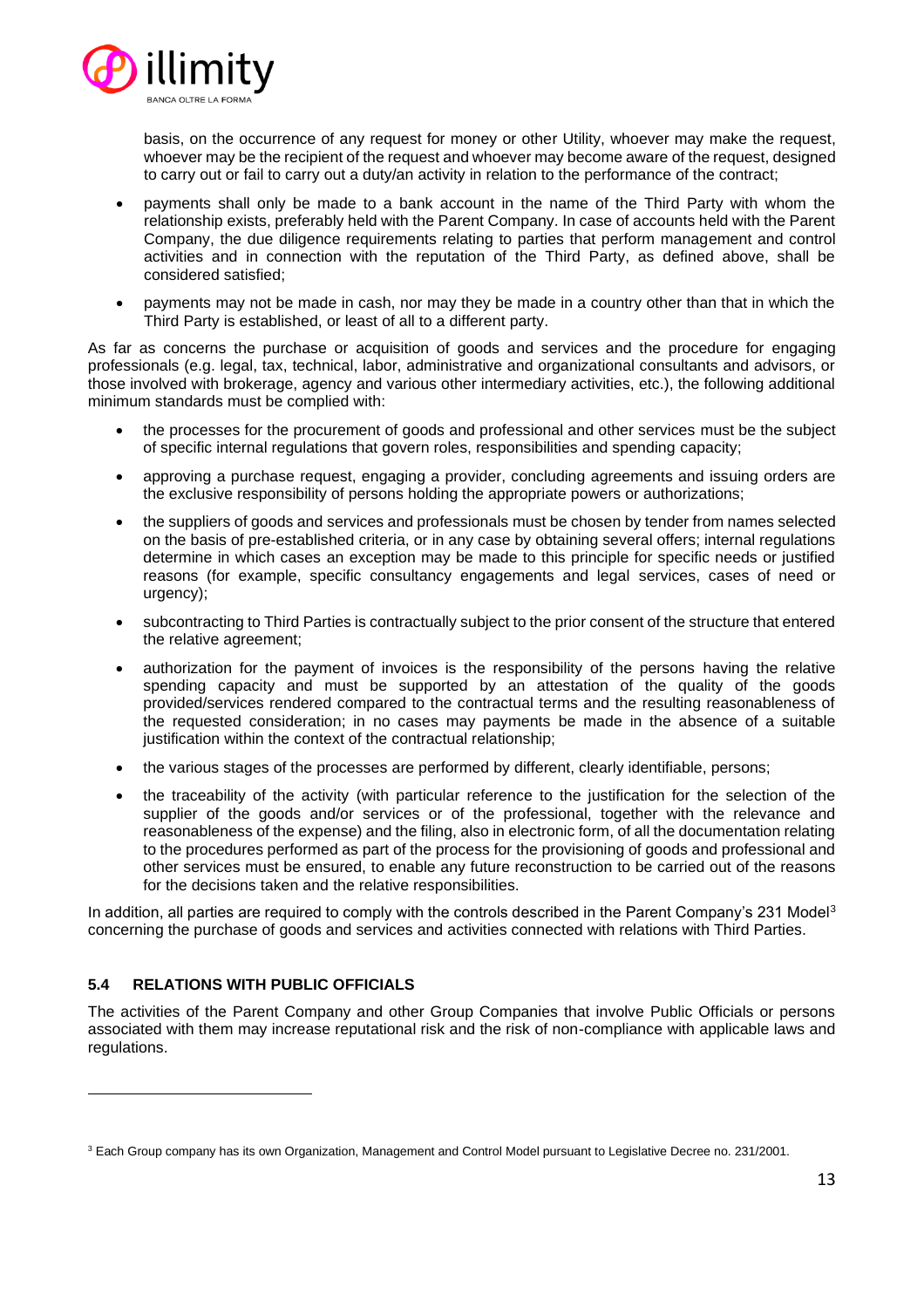

In accordance with the provisions set forth in the 231 Model of the Parent Company, in the 231 Models drawn up for each Group company and in the Code of Ethics, the following minimum standards of conduct are recalled as the behavioral principles and regulations to be adopted in relations with members of the Public Administration:

- all relationships with members of the Public Administration are reserved to the duly authorized competent functions and are based on the principles of maximum propriety, transparency and integrity, in accordance with the respective roles, and exclude any conduct and/or attitude designed to influence the work of the Public Officials improperly and/or unduly;
- at least two people must be present at meetings with members of the Public Administration, if possible coming from separate Organizational Units;
- attempting to seek and establish personal relations of favor, influence or interference capable of directly or indirectly affecting the result of the relationship is strictly forbidden;
- offering money, goods or other utilities to representatives, officials or employees of the Public Administration, also through intermediaries, is strictly forbidden;
- offering or accepting any item, service or form of courtesy in order to obtain a more favorable treatment for any relationship with the Public Administration is strictly forbidden $^4;$
- it is forbidden to file untrue statements or false documentation representing untrue facts or things or to omit information vis-à-vis national or European Union public bodies in order to obtain public funds, grants or subsidized loans or to obtain concessions, authorizations, licenses or other administrative documents or to avoid penalties or omit events punishable by law;
- it is forbidden to alter the way in which a computer or an information system works or manipulate the data contained in such for the purpose of obtaining unfair profit, especially by causing losses or damage to the Public Administration;
- the emergence and effects of Conflicts of Interest vis-à-vis the Public Administration must be prevented in the case of persons acting on behalf of the Parent Company or other Group companies;
- acts of corruption by means of unlawful payments made directly by senior management or employees or carried out through persons acting on behalf of the latter must be avoided;
- during business negotiations with the Public Administration, or on making requests to or in relations with the latter, the Personnel of the Parent Company or other Group companies involved must avoid attempting to improperly influence the decisions of the counterparty, including those taken by officers who negotiate or take decisions on behalf of the Public Administration;
- compliance with the law and proper business practice is essential in the event of public tenders, avoiding cartel agreements with other participants or inducing the Public Administration to act improperly in favor of the Parent Company or other Group company;
- it must be ensured that public funds, grants or subsidized loans made in favor of the Parent Company or other Group companies are only used for performing the activities or carrying out the initiatives for which they were given, in any case refraining from using grants and funding for different purposes.

The Parent Company's Compliance & AML structure must be involved in the case of donations having economic value, including Gifts, Entertainment and Utilities, which the Parent Company or other Group companies may make directly or indirectly to a Public Official, and a prior opinion must be obtained from the structure before any donations are offered, promised or made. This opinion may be issued for a single specific event, regarding individual Gifts, Entertainment and Utilities above a certain threshold, or for particular types of event (e.g. conferences, seminars, presentations, etc.).

<sup>&</sup>lt;sup>4</sup> In particular, it is also forbidden to offer other Utilities that may materialize in employment or sales opportunities to the Public Official or members of his family or persons in any way connected with such.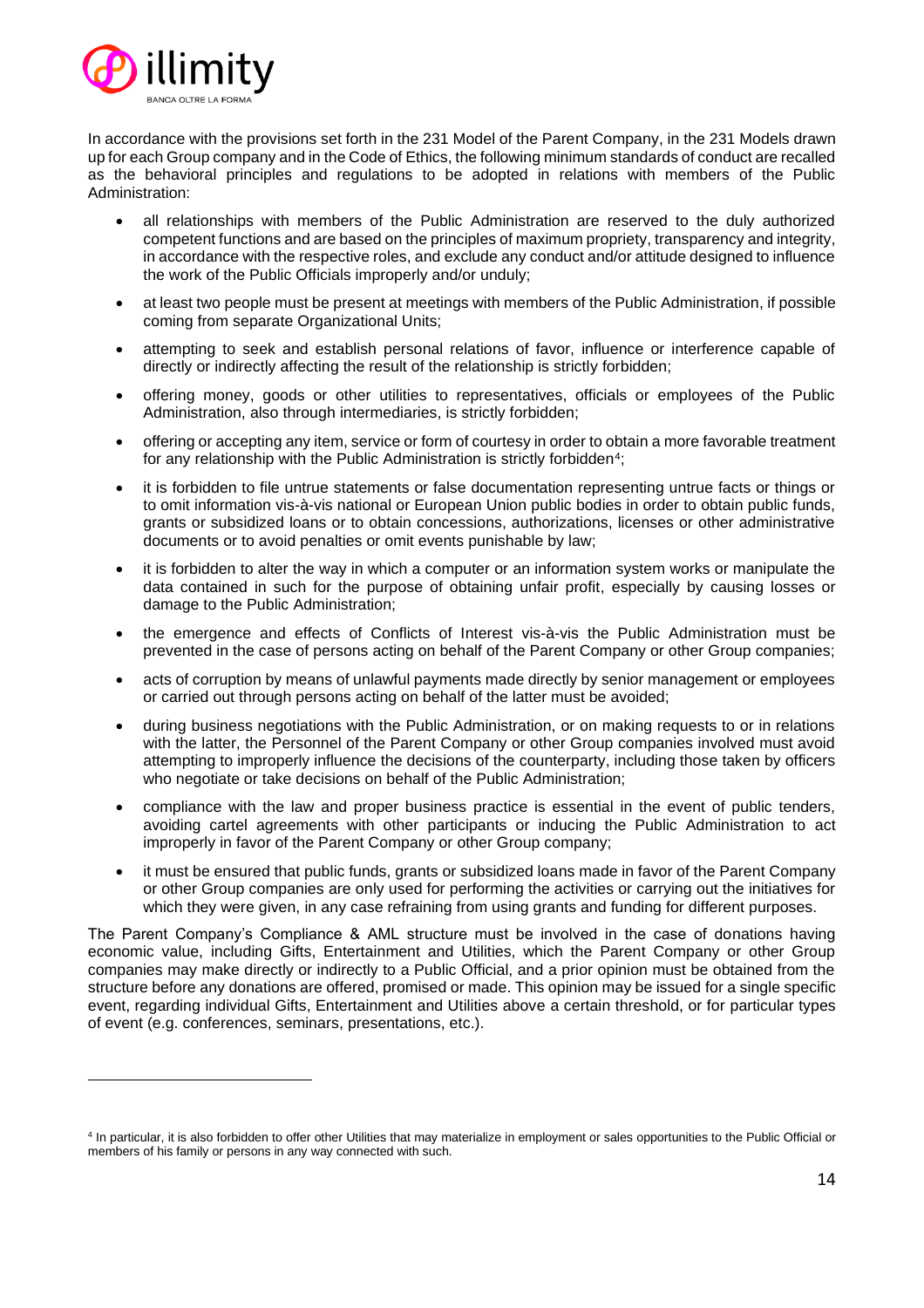

#### <span id="page-14-0"></span>**5.5 PERSONNEL RECRUITMENT**

The Parent Company uses a process for recruiting Personnel for itself or for other Group companies<sup>5</sup> that is based on a fair approach without favoritism and works by transparent and documentable means, adopting procedures designed to avoid potentially corruptive conduct.

In this respect the following minimum standards must be complied with:

- the Personnel recruiting process is subject to a specific internal regulation, contained in the Parent Company's Recruiting Procedure, that governs roles, responsibilities and spending capacities;
- the Personnel recruiting process is centered on the Parent Company's Human Resources & Organization structure which assesses the requirements of the requesting structure in accordance with the budget and internal growth plans of the Parent Company and other Group companies;
- selection is made from a list of potential candidates, except in the case of Personnel with particular and specific qualifications, those belonging to one of the protected categories and those intended for managerial positions;
- selection is supported by collecting standardized homogeneous information, also by electronic means, enabling the profile of each candidate to be drawn up;
- comparative assessment of the candidates is carried out on the basis of criteria of expertise, professionality and experience with respect to the position for which the person is be hired;
- hiring is subject to an appropriate due diligence designed to:
	- $\circ$  verify the candidate's reliability and reputation, giving special emphasis to any criminal case history and/or charges;
	- identify any risks associated with the candidate;
- suitable authority levels are predetermined, with the identification, as part of the system of powers and authorizations, of the member of staff in charge and authorized to confirm and approve the hiring of Personnel, also with respect to the importance of the position sought in the corporate organization;
- the various stages in the processes are performed by different, clearly identifiable persons;
- the traceability of the activity and the filing, also in electronic form, of all the documentation relating to the procedures performed as part of the process for selecting and hiring Personnel must be ensured (curricula vitae, application forms, employment contracts, etc.), to enable any future reconstruction to be carried out of the reasons for the decisions taken and the relative responsibilities.

In any event, all persons involved are required to comply with the controls included in the Parent Company's 231 Model or in the 231 Models drawn up for each Group company concerning the process for hiring Personnel, with specific emphasis given to the activities governed by the Parent Company's Recruiting Procedure.

#### <span id="page-14-1"></span>**5.6 THE PURCHASE, MANAGEMENT AND SALE OF EQUITY INVESTMENTS AND OTHER ASSETS**

The Parent Company will not accept non-transparent behavior, designed to obtain or grant favorable treatment, as part of purchasing transactions and the management and sale of equity investments (direct or indirect, qualifying or non-qualifying, in the capital of other companies and other, similar, forms of investment) or other assets (for example, non-performing loans, businesses, assets and legal rights and obligations identified in bulk). This principle has particular importance in the following areas:

<sup>5</sup> Human Resources & Organization also performs its function vis-à-vis subsidiaries.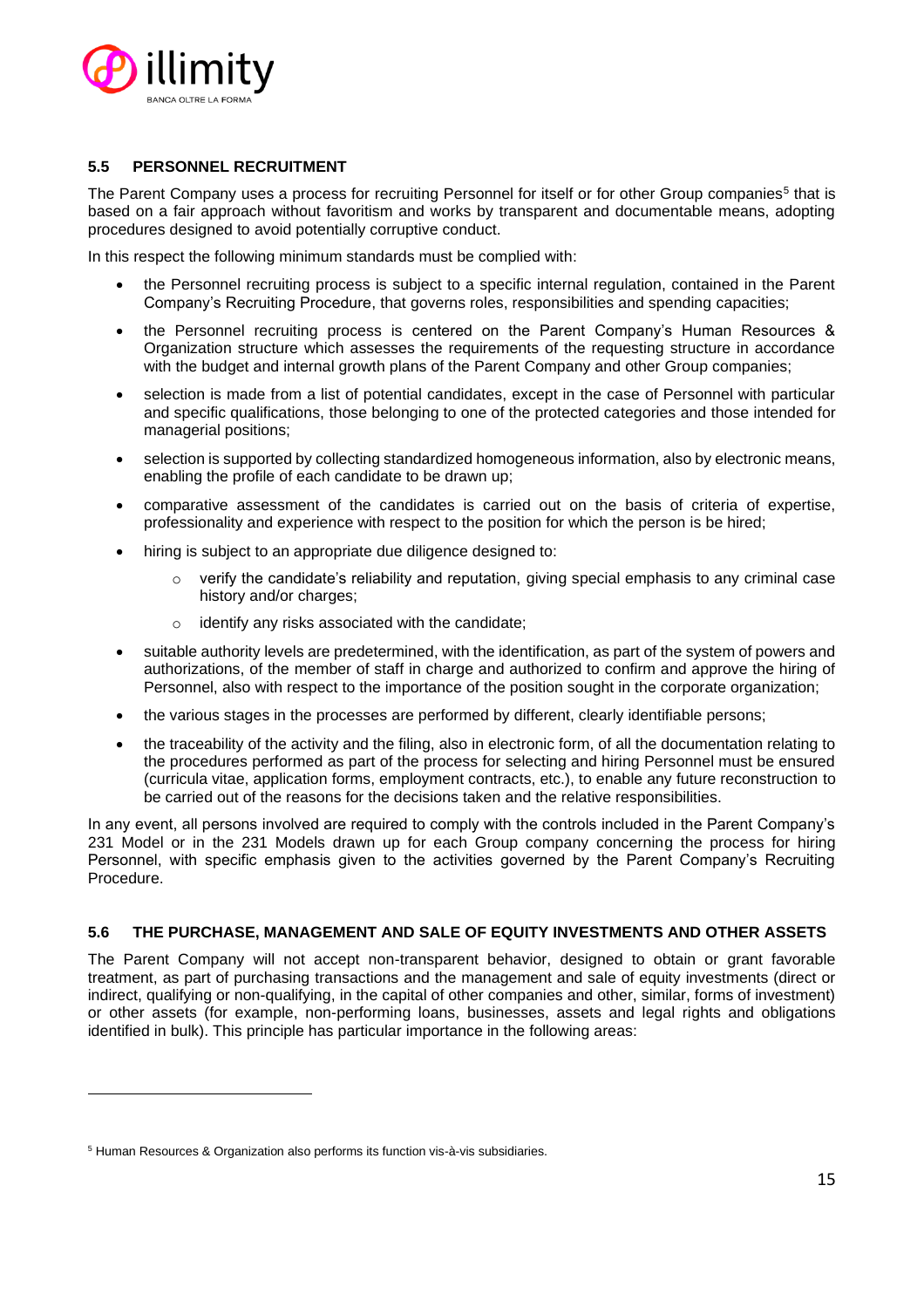

- feasibility studies of transactions and/or the identification of business opportunities;
- managing pre-contractual relationships, namely performing activities prior to the stipulation and conclusion of agreements;
- managing the requirements connected with managing and selling equity investments and other assets.

The following minimum standards must be complied with:

- the processes for the purchase, management and sale of equity investments and other assets are the subject of specific internal regulations that govern roles, responsibilities and spending capacity;
- suitable authorization levels are predetermined, with the identification, as part of the system of powers and authorizations, of the persons that may exercise authorizing and negotiating powers at a precontractual stage, at a contractual stage and during the management of the relationships;
- a suitable due diligence is performed of companies in which investments are planned and of counterparties using criteria similar to those used for Third Parties;
- the various stages of the processes are performed by different, clearly identifiable, persons;
- the traceability of the activities and the filing, also in electronic form, of all the documentation is ensured, to enable any future reconstruction to be carried out of the reasons for the decisions taken and the relative responsibilities.

In particular, the 231 Model of the Parent Company and the 231 Models adopted by the individual companies making up the Group contain general controls over the movement of equity investments and other assets and the risks connected at the various stages of such, from identification/valuation to a possible conclusion.

#### <span id="page-15-0"></span>**5.7 THE PURCHASE, MANAGEMENT AND SALE OF REAL ESTATE**

The Parent Company and other Group Companies adopt transparent means of managing real estate assets that mitigate the risk of favorable treatment. This principle has particular importance in the following areas:

- identification and selection of investment or divestment opportunities;
- acquisition, management and sales of real estate;
- lease management.

As part of these activities, the Parent Company and other Group Companies expressly reject any conduct which might lead to the promise, concession or acquisition of real estate under non-market conditions, for the purpose of unduly fostering the pursuit of personal interests, those of the Parent Company or those of other Group companies, or which in any case may be taken to be corruptive conduct.

The following minimum standards must be complied with:

- the processes for the purchase, management and sale of real estate and the management of leases are the subject of specific internal regulations that govern roles, responsibilities and spending capacity;
- suitable authorization levels are predetermined, with the identification, as part of the system of powers and authorizations, of the persons that may exercise authorizing and negotiating powers over the purchase, management and sale of real estate and when managing leases;
- a suitable due diligence is performed of the counterparty using criteria similar to those used for Third Parties;
- verifications are made to ensure the reasonableness of the purchase/sales price of the property, as well as of the lease rentals paid or received, compared to market price, where as the result of the due diligence activity a potential risk of Corruption may exist regarding appraisals made by independent experts;
- the various stages of the processes are performed by different, clearly identifiable, persons;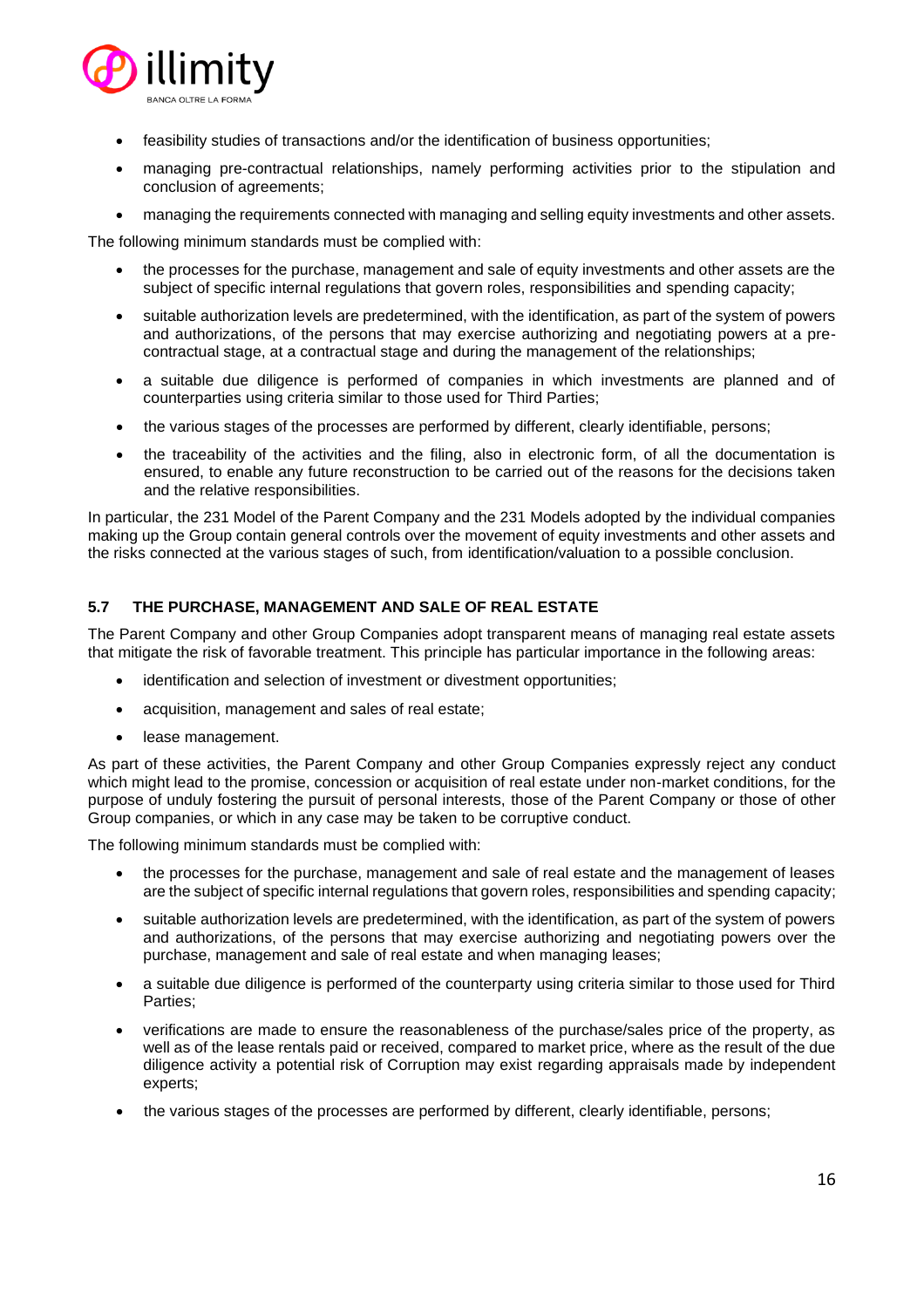

• the traceability of the activities and the filing, also in electronic form, of all the documentation relating to the requirements carried out as part of the processes for the purchase, management and sale of the real estate is ensured, to enable any future reconstruction to be carried out of the reasons for the decisions taken and the relative responsibilities.

In particular, as far as concerns the management of real estate given as security for balances acquired as part of the securitization of non-performing loans, for which the Distressed Credit structure has competence, the Parent Company uses the services, pursuant to applicable law, of REOCOs/LEASECOs, companies whose sole purpose – in the exclusive interest of the securitization transaction - is to acquire, manage and value real estate given as security for securitized loans (including therein assets acquired under finance lease arrangements).

In this context, the Parent Company takes greater precautions designed to control the work performed and conduct adopted by these entities in carrying out the activities for which they were engaged, vis-à-vis both the Bank and Third Parties, to ensure compliance with the minimum standards described in this Policy

In any event, all persons and entities involved – including the subsidiary neprix S.r.l. - are required to comply with the controls included in the Parent Company's 231 Model and/or in the 231 Models drawn up for each Group company concerning the acquisition, management and sale of real estate.

#### <span id="page-16-0"></span>**5.8 THE KEEPING OF ACCOUNTS AND INTERNAL CONTROLS**

The Parent Company and other Group Companies properly record each operation or transaction in accordance with the criteria stated by law and in the accounting principles applicable for the preparation of the Group's consolidated financial statements, as each transaction must be authorized, verifiable, legitimate, consistent and appropriate.

In this respect, the Parent Company undertakes to set up and perform accounting controls adequate and suitable for providing reasonable assurance that:

- transactions are only performed on the basis of a general or specific authorization given by the Heads of the structures of the Parent Company and/or other companies of the Group;
- transactions are recorded as may be required to enable the financial statements to be prepared in accordance with generally accepted accounting principles or any other criteria applicable to such financial statements, and to account for all the corporate assets;
- access to assets is only permitted on the basis of a general or specific authorization given by the Heads of the structures of the Parent Company and/or other companies of the Group;
- the value of assets carried in the financial statements is compared with the assets actually existing, at a reasonable frequency, and suitable measures are taken with respect to any differences encountered.

Lastly, the Parent Company undertakes to ensure, within the Group, that the process activities are performed and controlled in accordance with the pre-established objectives, placing special emphasis on the following aspects:

- the granting of powers and duties at the various levels in accordance with the required degrees of responsibility, with particular regard to key duties and their assignment to qualified persons;
- the identification and segregation of incompatible activities/duties, meaning separation between the persons who perform activities, those who control those activities and those who authorize them;
- the management control system, which consists of the set of financial and non-financial valuation, organizational and methodological tools by which the Parent Company and other companies of the Group quantify and direct their results on the basis of specific objectives.

## <span id="page-16-1"></span>**6 PROCESS FOR COMBATTING CORRUPTION**

The Parent Company has a process designed to manage the risk of Corruption, suitably structured into the following stages, which also involves other Group companies.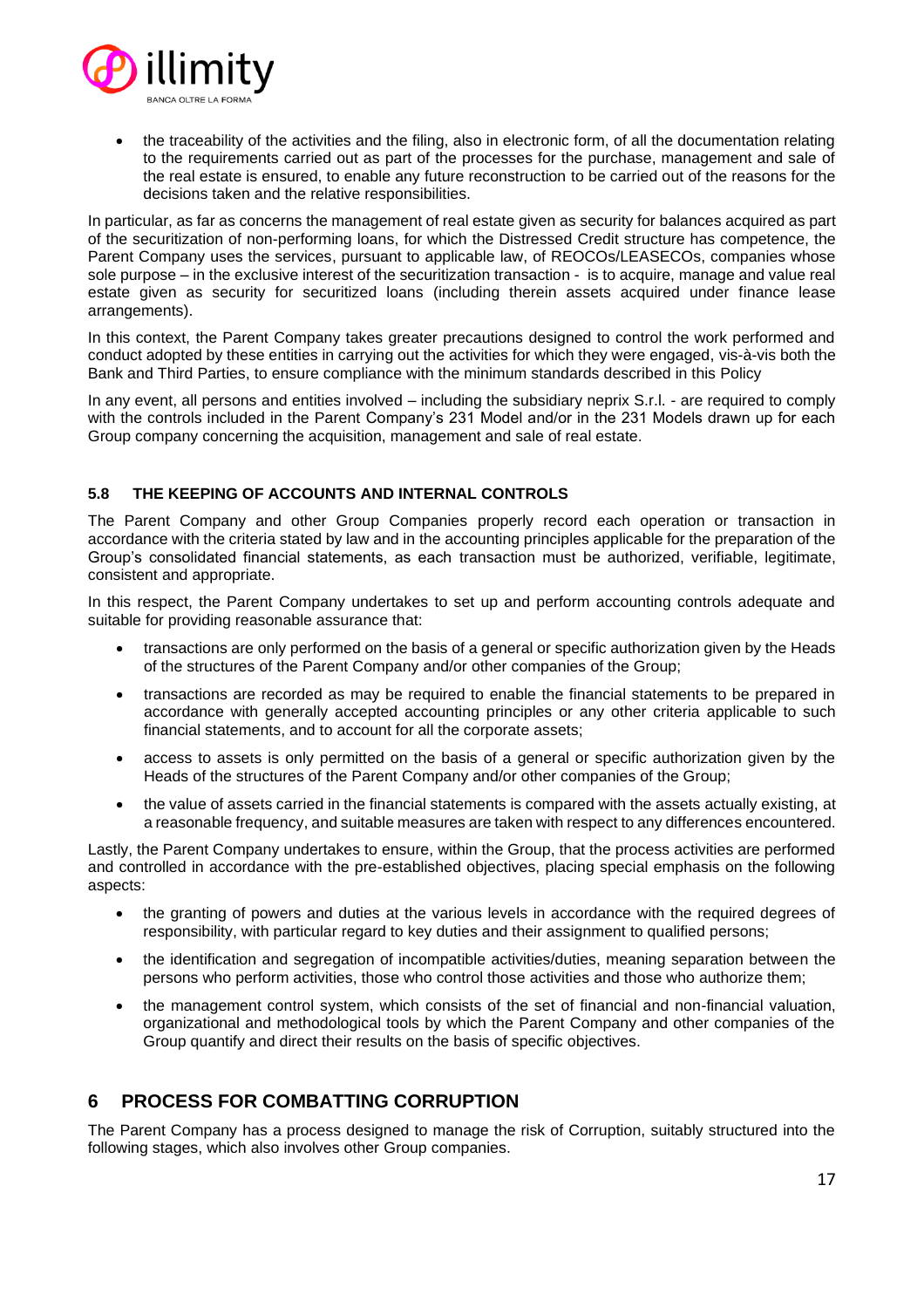

#### <span id="page-17-0"></span>**6.1 CONSULTANCY**

From a preventive standpoint, control over the risk of Corruption is achieved through the provision of consultancy by the Parent Company's Compliance & AML to the Corporate Bodies and structures of the Parent Company and Group companies, designed to ensure the correct application of the provisions of law and the content of this Policy<sup>6</sup>.

#### <span id="page-17-1"></span>**6.2 CONTROLS**

The Parent Company's Compliance & AML structure performs specific second level controls in relation to the activities identified as being at risk in paragraph 5, whose purpose is to ensure compliance with the anticorruption processes and internal regulations adopted by the Parent Company and the other Group companies. These activities are suitably documented in the regular reports presented to the Corporate Bodies and enable an assessment to be made of the overall exposure of the Parent Company and its subsidiaries to the risk of Corruption.

#### <span id="page-17-2"></span>**6.3 MANAGEMENT OF RELATIONS WITH THE AUTHORITIES**

Relations with the regulatory and supervisory authorities on anti-corruption issues are managed by the Parent Company's Compliance & AML.

## <span id="page-17-3"></span>**7 INFORMATION FLOWS TO THE SUPERVISORY BODY**

In addition to the information stated in this Policy, the Personnel of the Bank's structures are required to report to the Supervisory Body, on a timely basis, any violation or exception relating to the rules of conduct and means of execution governed by the procedures, the Code of Ethics and, in general, the Bank's 231 Model.

## <span id="page-17-4"></span>**8 PENALTIES**

The violation of this Policy constitutes a breach of the rules of discipline and can entail the application of the specific penalties identified in the section "Disciplinary System" of the General Part of the 231 Model adopted by the Bank.

<sup>&</sup>lt;sup>6</sup> Reference should be made to the specific Policy prepared for Group companies.